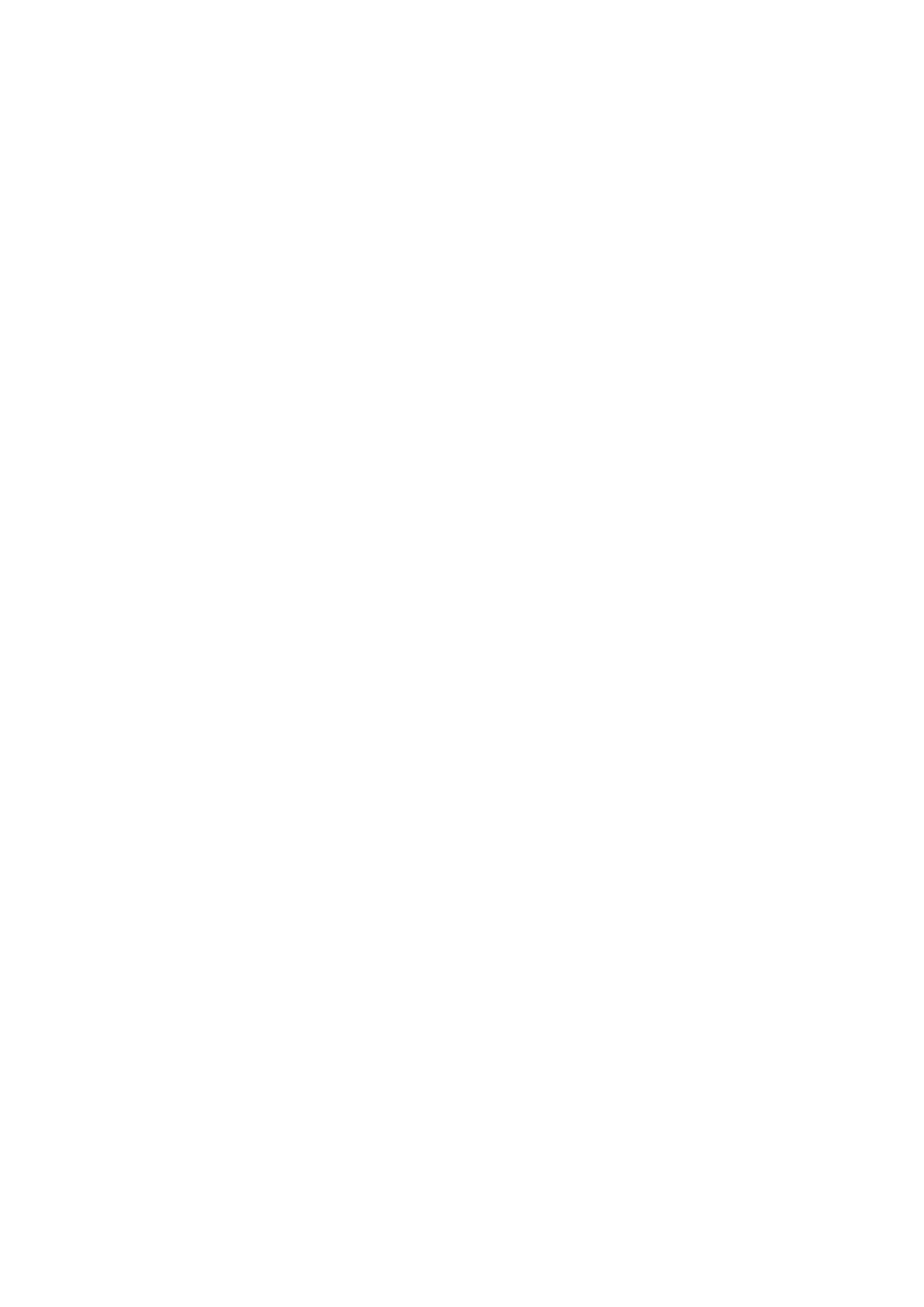## **Budget Speech**

Mr Speaker, I move that the Appropriation (2022/23 Estimates) Bill be now read a second time.

It is my great pleasure to present New Zealand's fourth Wellbeing Budget.

In each of this Government's three previous Wellbeing Budgets we have not only considered the performance of our economy and finances, but also the wellbeing of our people, the health of our environment and the strength of our communities.

In Budget 2020 and 2021 we applied that wellbeing approach to dealing with COVID-19. This meant taking a health and science led approach. Focusing on caring for our people and our communities. It has meant that New Zealand has reached this stage of the pandemic in as good a position as any other country.

That is not just because we still have one of the lowest death rates from COVID, but also because our economy is in a stronger position than most. This has been recognised by two Triple-A credit ratings from leading ratings agencies, and by the likes of the OECD and IMF.

It has been a tough couple of years for New Zealanders. I want to again thank businesses, workers and all members of the community for your hard work. It means we are now in a strong position to meet the next set of challenges and take the new opportunities to provide all New Zealanders with economic security in good times and bad.

The investments we are making in this Budget build on the progress made in Budget 2021 towards the Government's three goals for this term.

These are:

- continuing to keep New Zealanders safe from COVID-19
- accelerating the recovery and rebuild from the impacts of COVID-19
- laying the foundations for the future, including addressing key issues such as climate change, housing affordability, and child poverty.

Budget 2022 invests \$5.9 billion a year in net new operating spending, while introducing multi-year funding packages that also draw from Budget 2023 and Budget 2024 operating allowances.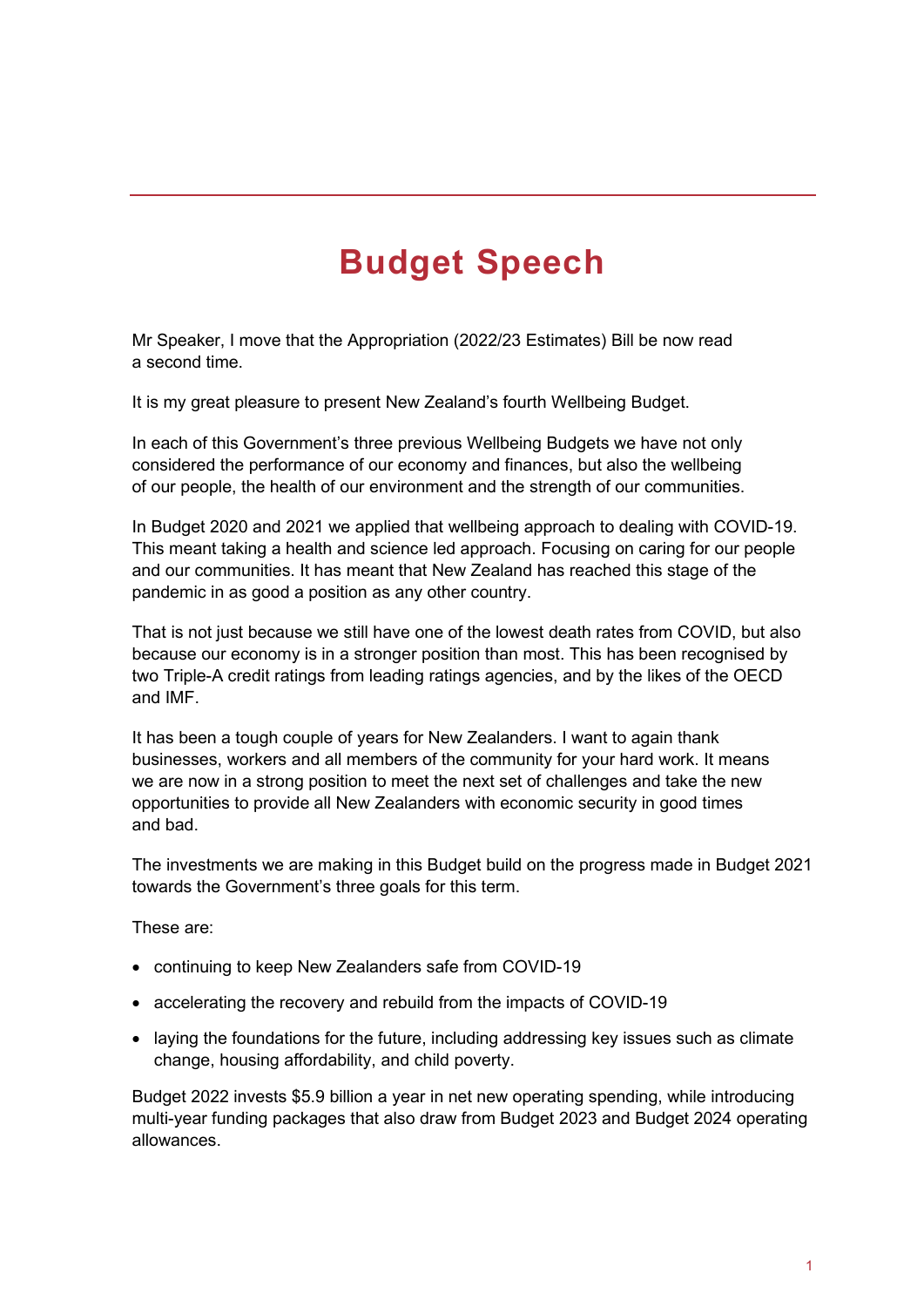We are investing \$2.9 billion from the Climate Emergency Response Fund (CERF) to meet our Emissions Reduction Plan and lay the foundations for the long-term transition to a low-emissions, high-wage economy.

We are also supporting New Zealanders to meet the rising cost of living caused by global inflation pressures, through a targeted package of support focusing on low- and middle-income New Zealanders, including a short-term Cost of Living Payment for around 2.1 million people.

#### **Wellbeing Outlook**

Mr Speaker,

New Zealand's overall wellbeing has held up well during the COVID-19 pandemic. Our mortality rate remains lower than those of our international peers, and life satisfaction remains high across all ethnicities.

While the economic contraction associated with COVID-19 was much deeper and much more sudden than what New Zealand experienced during the Global Financial Crisis, the economy has proven to be resilient, with economic activity in the December 2021 quarter 3.5 percent ahead of pre-pandemic levels.

Unemployment at 3.2 percent is at record lows, household incomes have continued to rise, and balance sheets are strong across almost every sector.

We have done this with some of the lowest debt in the world. Our debt is forecast to be around one half of Australia's, a quarter of the UK's and a fifth of the USA's, using a comparable measure.

As I have indicated, we are moving to a new debt indicator that is more in line with how other countries measure their net debt, and more accurately reflects the Government's fiscal position. On that indicator net debt will now peak at 19.9 percent of GDP (41 percent using the old indicator) before reducing further over the forecast period.

Economic growth is forecast to peak at 4.2 percent and average 2.1 percent across the forecast period. We are forecast to reach an operating balance before gains or losses (OBEGAL) surplus in the 2024/25 Financial Year. This will be five years after COVID hit us, and is a year earlier than the previous Government returned to surplus after the Global Financial Crisis.

New fiscal rules will oblige the Government to run a small surplus on average over time once we've returned to surplus, and maintain net debt below a ceiling of 30 percent of GDP.

This approach means that current expenses will be met from current revenue. We will have a prudent level of debt that allows for a buffer against future shocks, while providing room for high-quality and much-needed investment to close our infrastructure deficit.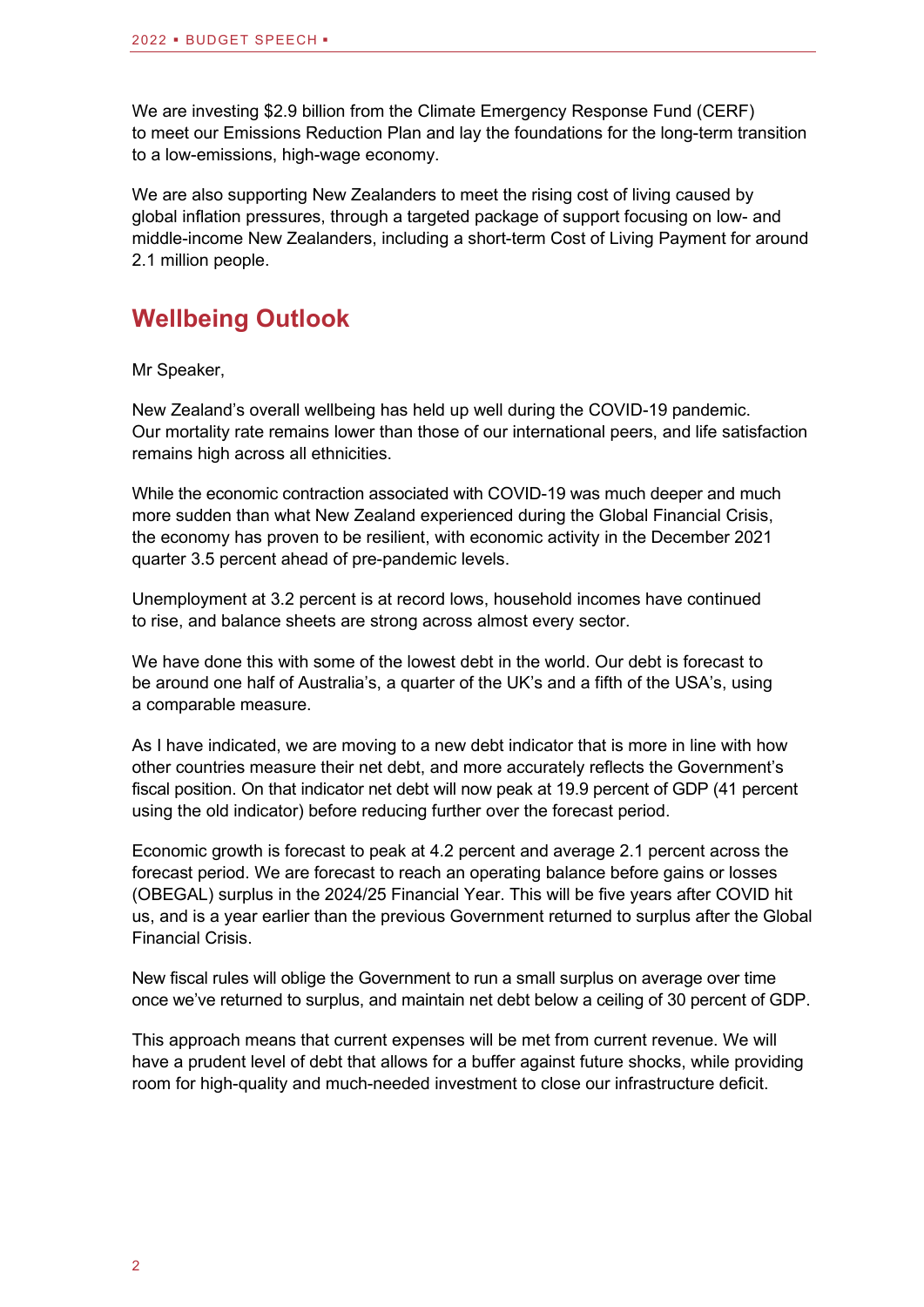Mr Speaker,

This balanced approach to fiscal policy is critical as we face the immediate challenges that are in front us, and as we address the long-term issues in our economy.

The impacts of COVID-19 remain with us. Experiences of the pandemic differ greatly among New Zealanders, and its long-term effects have yet to be seen.

Long-standing challenges around climate change, child poverty, productivity, and housing quality and affordability have not lost their urgency.

On top of that Budget 2022 is being delivered in a difficult time for the global economy and for many New Zealanders. The impacts of rising inflation due to COVID, supply chain challenges, and pressure on oil prices from the Russian invasion of Ukraine are being felt at the petrol pump and at the supermarket.

This Budget responds to these immediate challenges facing New Zealanders while also looking ahead.

The here and now matters, but so too does tomorrow, and making sure that we provide for a secure future. This Budget is about both: a careful balance to provide economic security into the future, and make sure we invest for what is needed now, without adding to the drivers of inflation.

#### **Supporting New Zealanders with the rising cost of living**

Mr Speaker,

I will talk more about our long-term initiatives shortly. First, I will focus on the immediate challenges.

I am acutely aware of the cost of living pressures that exist for many people, particularly those on low- and middle-incomes. While the current levels of inflation are expected to be temporary, this doesn't take away from the impact it is having on households and businesses.

New Zealanders are not alone in feeling these pressures.

Recently the US has recorded inflation of 8.5 percent, Canada 6.7 percent, Germany 7.3 percent and the UK 6.2 percent, with recent forecasts that it will rise towards 8 percent. The very latest OECD average was inflation of 8.8 percent in March, putting New Zealand about middle of the pack.

Such international comparisons, however, do not diminish the impact on New Zealanders who are currently struggling to deal with rising costs.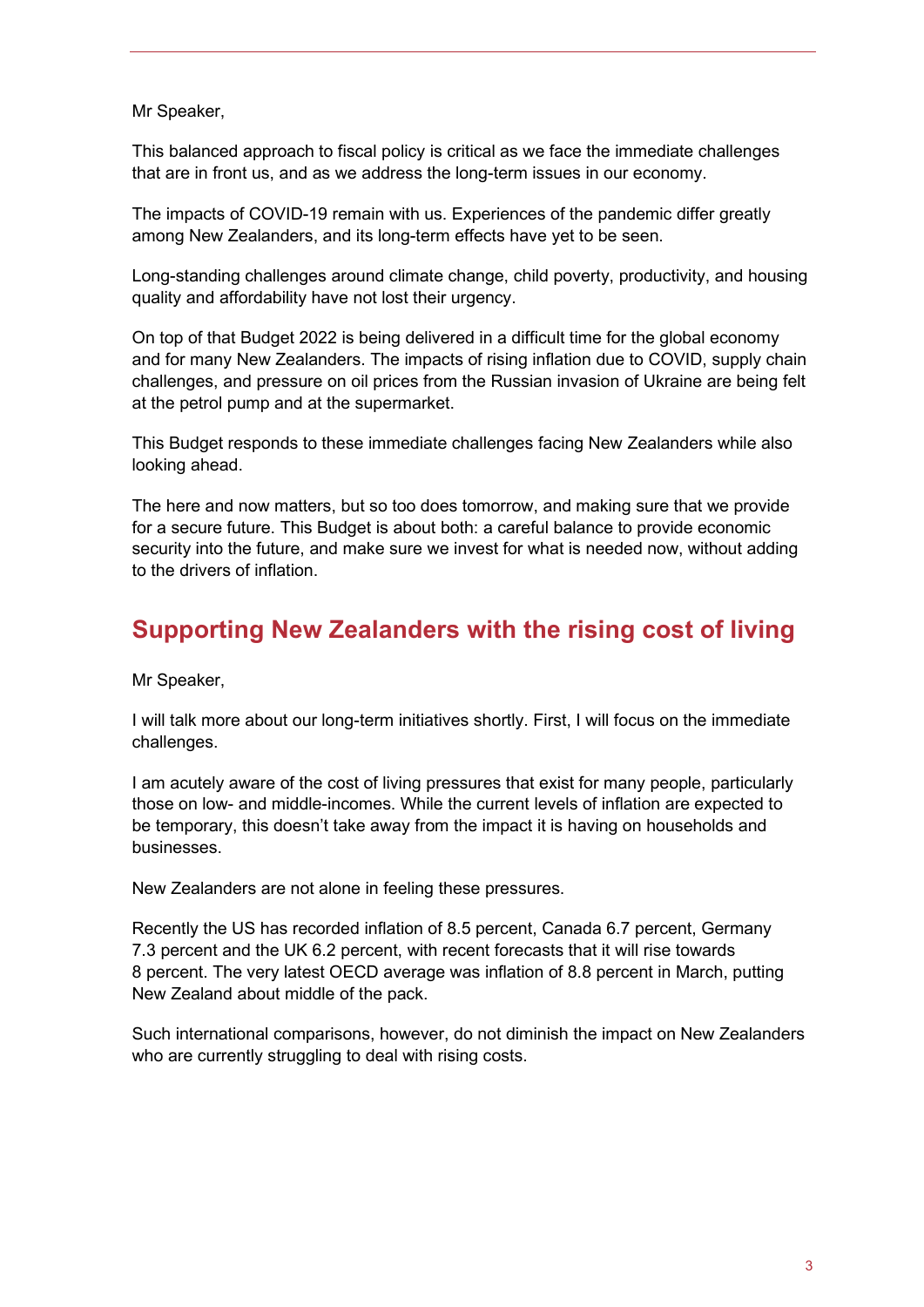#### Mr Speaker,

The Government throughout COVID has supported households and businesses. More than \$20 billion was provided in across-the-board support from the Wage Subsidy Scheme, Resurgence Support and COVID Support payments. This has kept many people in work; 62 percent of all jobs were supported in 2020 by the Wage Subsidy Scheme, and 47 percent in 2021.

In response to the rapid spike in global oil prices following the war in Ukraine, we moved quickly in March to reduce the fuel excise by 25 cents a litre. For a family that fills up an average car every week, that represents up to \$17 per tank, or more than \$220 worth of support over the three months. Road User Charges were similarly reduced, and public transport prices halved for the same period.

These measures were on top of changes we made to increase income support for lowand middle-income families from 1 April this year, including a third lift in weekly main benefit rates following those in 2020 and 2021.

The changes we have made since coming into Government mean that 364,000 people who receive income support are better off by an average of \$109 per week. For those with children, they are better off by an average of \$175 per week.

As we move through these next few months, further targeted support is being provided for low- and middle-income New Zealanders.

The resumption of the Winter Energy Payment from the 1st of May is providing this for superannuitants and those on income support, with at least \$80 per month from the beginning of May until the end of September.

But the increasing cost of living is affecting those on middle incomes as well.

To provide targeted support to a wider group, through this Budget the Government is investing more than \$1 billion in a cost-of-living package targeted at low- and middleincome households.

The package includes:

- an extension to the reduction of fuel excise duty introduced in March, by two months until mid-August
- an extension of the road user charges cuts introduced in April, until mid-September, and
- an extension of half-price public transport fares introduced on April 1, until the end of August.

I can also announce today that from September, we will introduce Community Connect to extend half-price public transport to the more-than-one-million community service card holders on a permanent basis.

In addition to helping reduce costs for households, the public transport price cuts will also further our climate change and emissions reduction objectives.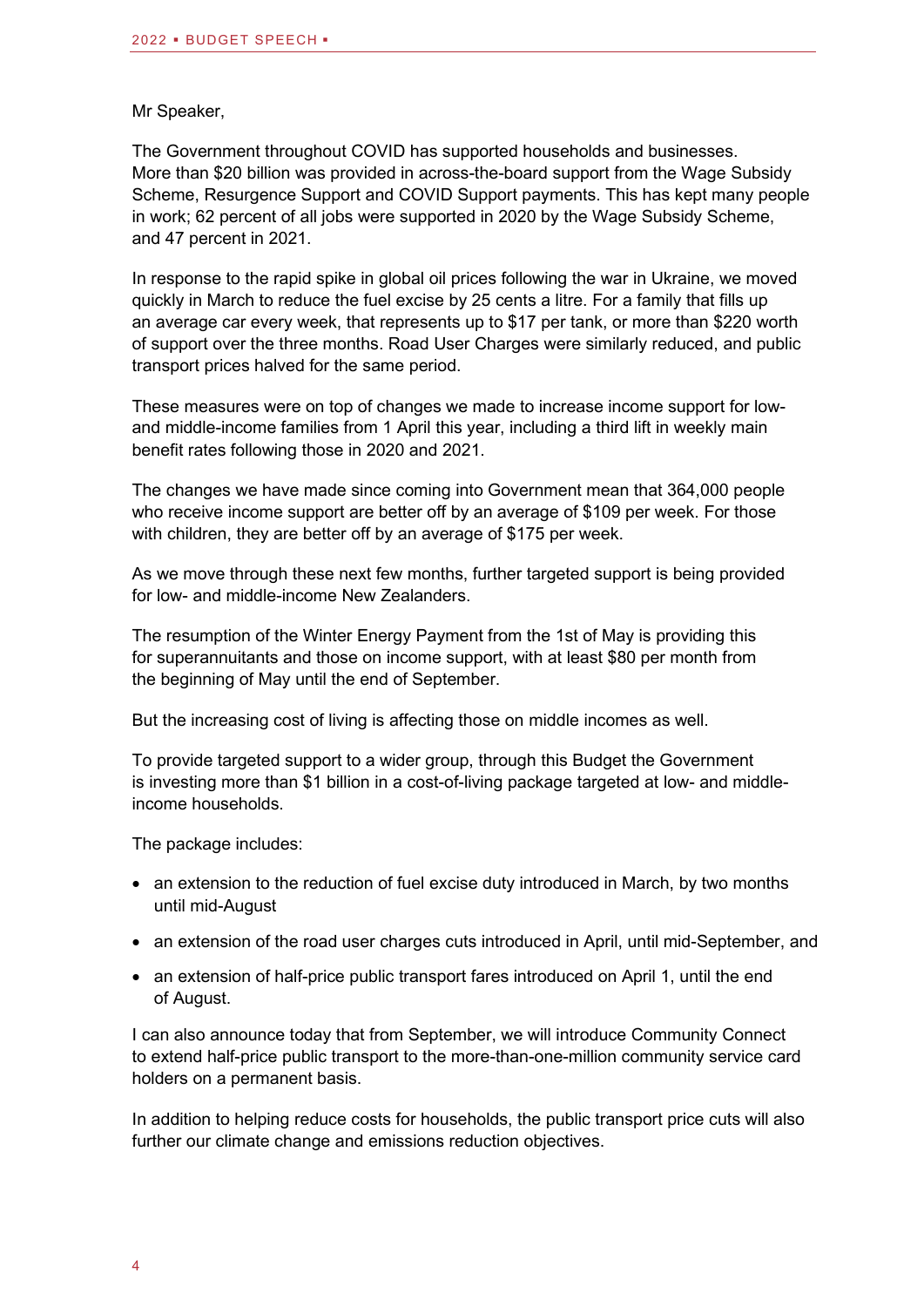We will also provide short-term targeted support to low- and middle-income New Zealanders through a \$350 Cost of Living Payment, across three monthly instalments from August 1. This works out to about \$27 per week for an estimated 2.1 million New Zealanders.

This payment will be available to people aged 18 and over who earn below \$70,000 per annum, based on last year's tax data, and who are not eligible for the Winter Energy Payment.

We are well aware that this is only a contribution to the increased costs that people are facing, but it is a targeted way we can support people through this challenging period, while not excessively exacerbating inflation.

The payment has been set at half of the couple rate of the Winter Energy Payment, and is a recognition of the impact of inflation on a wider group of New Zealanders than those currently eligible for the Winter Energy Payment.

As a result of both the Winter Energy Payment and the Cost of Living Payment 81 percent of working age New Zealanders are being given temporary support to deal with cost of living pressures.

Mr Speaker,

The Budget provides further important changes that will support those on low incomes.

Budget 2022 will change how sole-parent beneficiaries receive child support payments. These payments will be directly 'passed on' as income to sole parents receiving benefits from 2023, giving them more money to help their families and whānau. This change is estimated to lift between 6,000 and 14,000 children out of poverty.

We are also delivering on a manifesto commitment by more than trebling the level of dental grants available to low income earners to \$1,000 per annum. Criteria changes will ensure these grants can be used for multiple visits for immediate and essential care.

Mr Speaker,

While much of the inflation being experienced in New Zealand is driven by forces beyond our shores, we are also focused on addressing the supply constraints and other underlying issues that fuel it. This includes increasing labour supply through our Immigration Rebalance, and reducing our reliance on volatile commodities like oil, by decarbonising our transport fleet through initiatives like the Clean Car Discount.

We are also committed to boosting competition in the New Zealand's grocery sector to ensure people pay fair prices for food and other basics.

Today, we are introducing legislation that will remove barriers to new retailers entering the market.

Specifically, this will prohibit the restrictive covenants on land that major grocery retailers use to limit site availability for competitors. Such covenants will be prohibited immediately once the Bill comes into effect, and I anticipate that competitors can begin to consider new sites shortly thereafter.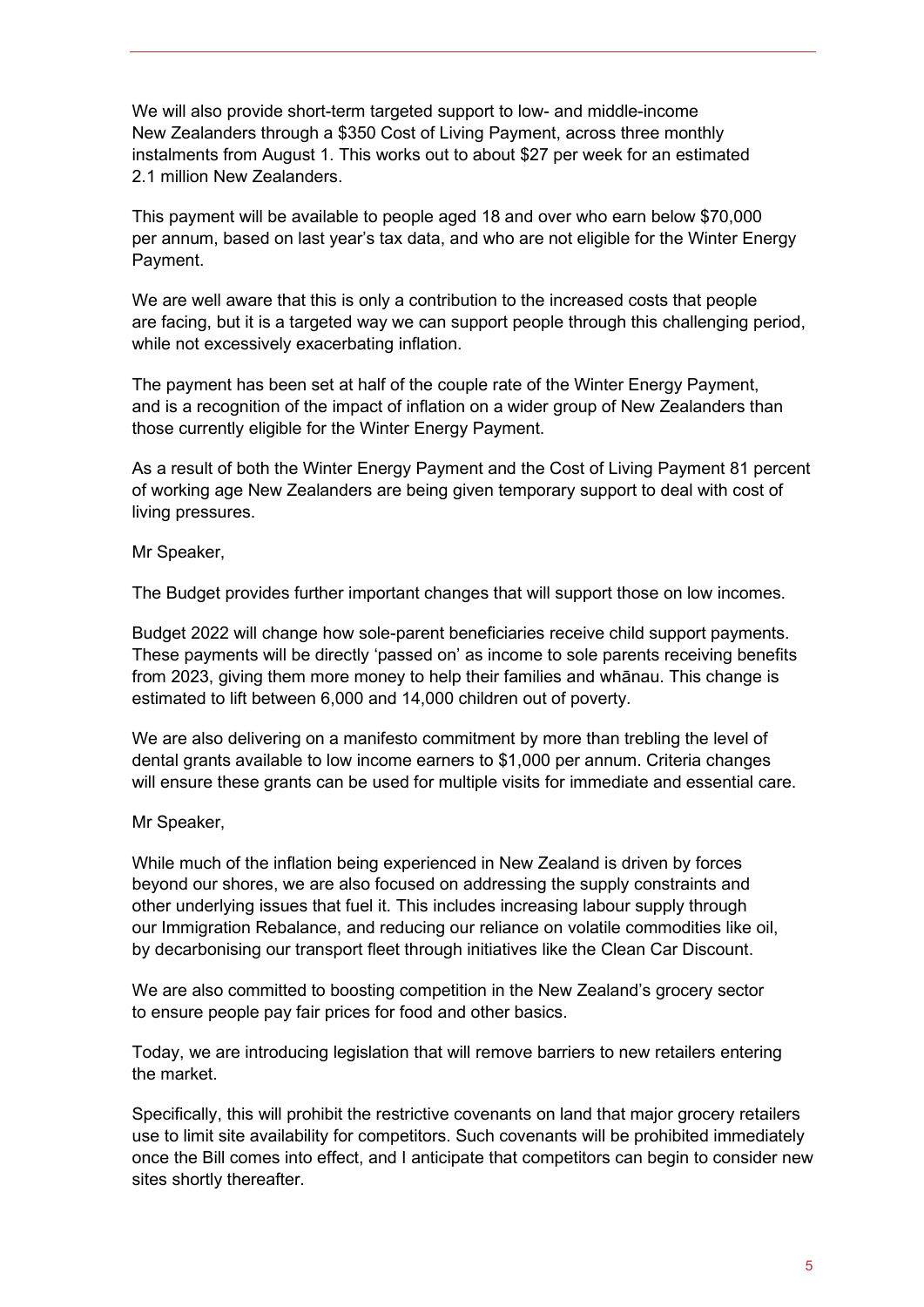There are other measures the Government will take in response to the Commerce Commission's recommendations, but this is one thing that can be done relatively simply and quickly.

Overall, the cost of living package in Budget 2022 represents a targeted response to the pressures being faced by low- and middle-income households, and provides support without making the cause of the problem worse.

#### **Climate Change**

Mr Speaker,

Moving to our longer-term challenges and opportunities.

Budget 2022 marks an historic milestone in tackling climate change.

Climate change is the most pressing long-term challenge we face. It will have a significant impact on New Zealanders' living standards in the coming years, impacting the natural environment, our health, and our economic, social, and cultural wellbeing.

Recent reports that have highlighted worsening predictions for sea level rise remind us again that we must act now for the sake of future generations.

The action required presents opportunities to increase our economic security as we develop new low-emissions industries and the knowledge and skills needed to transition to a high-wage, low-emissions economy.

New Zealand's reputation in the world, and the brand on which we trade, is tied to the action we take on environmental issues, including climate change.

Mr Speaker,

Mitigating and adapting to climate change requires a sustainable, forward-looking response and significant investments across multiple Budgets. To address this, we have established the Climate Emergency Response Fund (CERF) with an initial \$4.5 billion 'down payment' from the expected cash proceeds from the Emissions Trading Scheme (ETS).

For Budget 2022, investments are focused on mitigation, particularly initiatives to deliver actions in the Emissions Reduction Plan. In future, the criteria will be extended to include adaptation.

As announced earlier this week, the CERF investments for Budget 2022 total \$2.9 billion, and include a strong focus on transport initiatives. These include:

- \$569 million to support low-income households to shift to low-emission alternatives when scrapping a vehicle, and
- \$375 million to reduce reliance on cars and support the uptake of active and shared transport modes.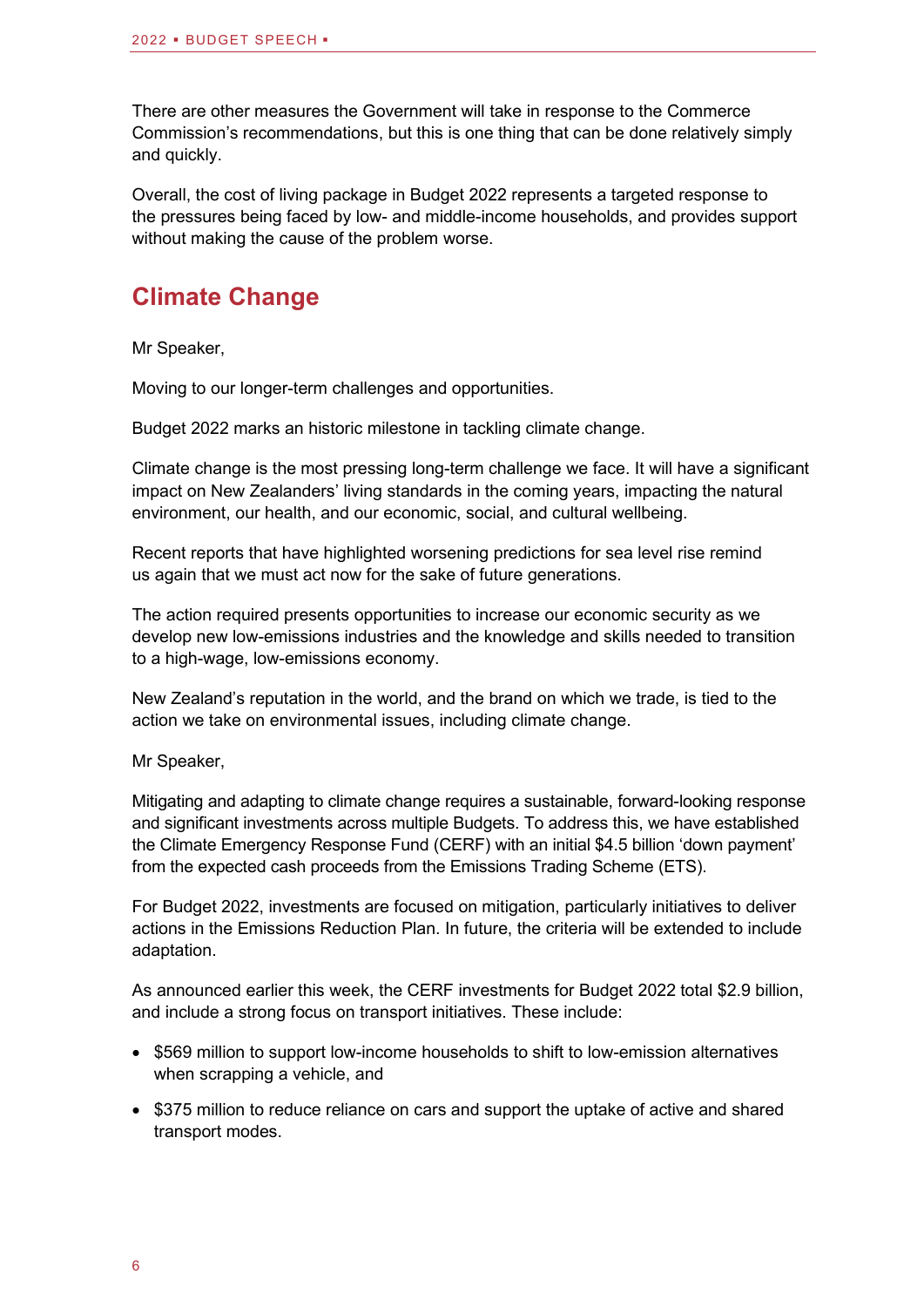There are also significant climate-focussed energy and industry investments, including:

- \$653 million to fund further decarbonisation, including increasing the scope of the Government Investment in Decarbonising Industry Fund to support businesses to shift to low-carbon energy sources, and
- \$73 million to deliver more insulation and heating retrofits for low-income homeowners by extending the Warmer Kiwi Homes programme.

In the Agricultural sector, climate investments include:

- \$339 million funding for a Centre for Climate Action in Agriculture to support innovation and research to reduce emissions, and
- \$6 million for the implementation of an agricultural emissions pricing scheme, based on the outcomes of the Primary Sector Climate Action Partnership (He Waka Eke Noa).

In the forestry sector:

- \$91 million is allocated to reduce the use of coal and other carbon-intensive fuels and materials by increasing woody biomass availability, and
- \$145 million to create large-scale native forests as carbon sinks, to offset emissions in other sectors where abatement is difficult.

The Government's Emissions Reductions Plan will help us meet the carbon budgets set by the Climate Commission. They are achievable, but will require all sectors to play their part. They will also require sustained investment.

Treasury has updated its forecasts for ETS cash proceeds by a total of \$800 million, and the Government has agreed to use this increase to top up the fund, leaving \$1.5 billion remaining. We will review the size of the fund on a regular basis, with the next opportunity being the Half Year Economic and Fiscal Update in December.

The climate investments we've announced at Budget 2022 are funded by those who pollute, not from increasing debt or other revenue. They will see the Government, in partnership with business do the initial heavy lifting in our climate response, in doing so giving households greater choice about how they participate in climate action.

I would like to acknowledge our cooperation agreement partners the Green Party and in particular the Honourable James Shaw, for his role across the two terms of this Government in bringing this work together.

It is no longer good enough to just talk the talk on climate action. At Budget 2022 we walk the walk, or take public transport or another sustainable mode of transport.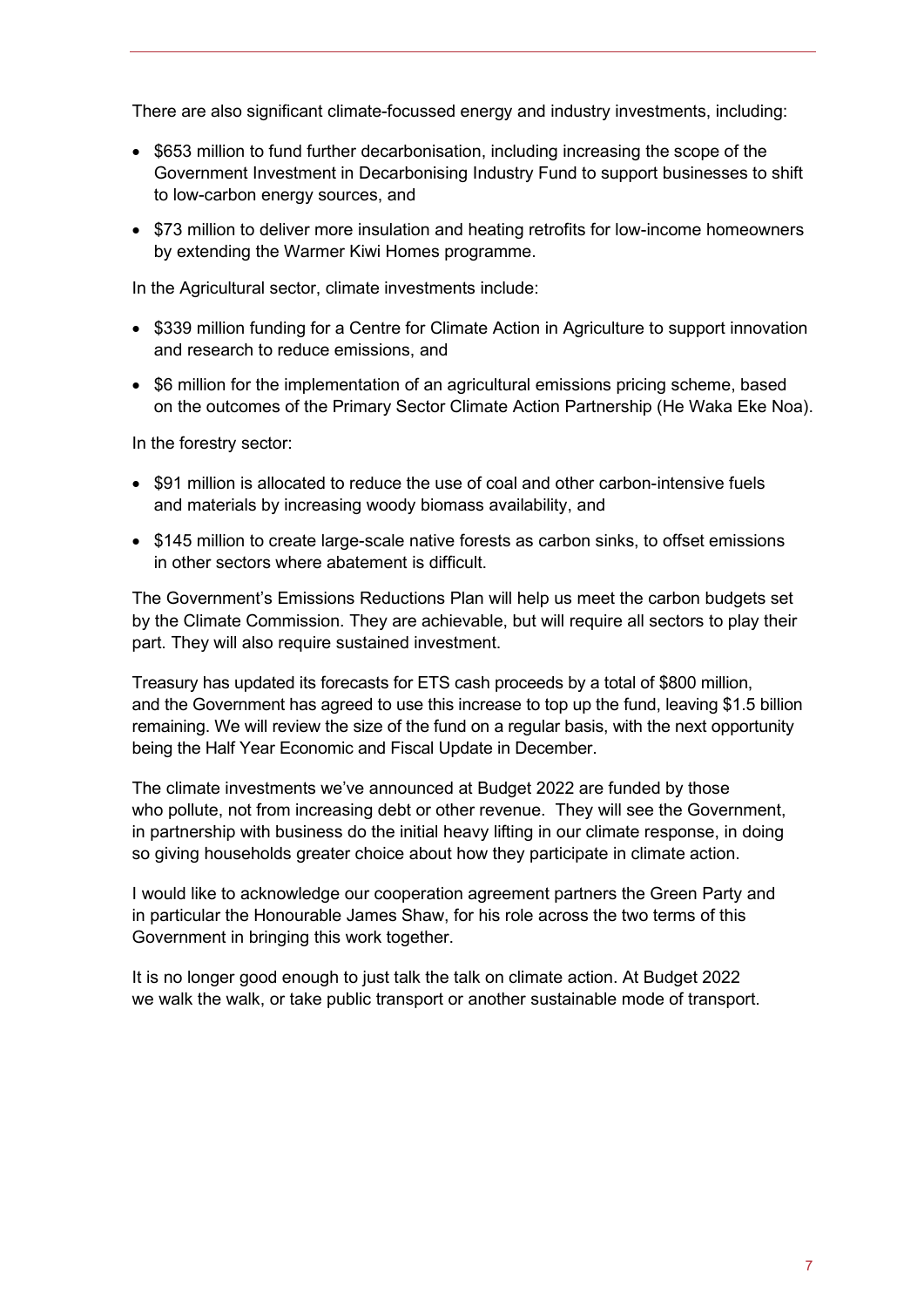#### **Health**

Mr Speaker,

COVID-19 has highlighted the need to reform New Zealand's health system and ensure we are delivering quality services nationwide in an equitable and sustainable way.

Our health system is staffed by dedicated and talented health professionals, but the system in which they are working is fragmented, inefficient and financially unsustainable.

For too long, New Zealanders' access to health services has been a postcode lottery. For decades we have seen inequalities grow in the health outcomes for Māori and Pacific peoples.

Today, that changes.

Budget 2022 provides the largest investment ever in our health system, with \$11.1 billion in new funding to put that system on a sustainable financial footing.

This will ensure that Health New Zealand and the Māori Health Authority are able to make the changes needed to deliver better health services to New Zealanders, wherever they live.

To set this system up for success, we need to change the way we provide funding for health. In recent years, District Health Boards have consistently run deficits, with funding unable to meet growing demand and address historic cost pressures.

Relying on the annual Budget cycle for funding has made it difficult to plan for future investments and address long-term challenges in the health system.

To address this, we are introducing a new multi-year funding model for health, beginning with two years of funding before eventually moving toward a three-year funding cycle from Budget 2024.

The two-year transitional package agreed through Budget 2022 begins with an investment of \$1.8 billion per annum, including funding to deal with the deficits of the previous system. This will be followed by a further \$1.3 billion per annum from 2023.

Unlike in previous Budgets where cost pressures for specific services have had to be traded off against each other, delayed or partly funded, this general increase will allow Health New Zealand to take a central view and identify priorities for funding across the system.

Mr Speaker,

The transformation of our health system will take time, but these first investments will make significant progress towards a fully equitable, sustainable and quality health system for the future.

Within the funding allocated in Budget 2022 there is \$488 million for primary and community care. This will roll out local models of care that are tailored to the populations they serve, as well as securing and developing the capacity and capability of Māori and Pacific healthcare providers.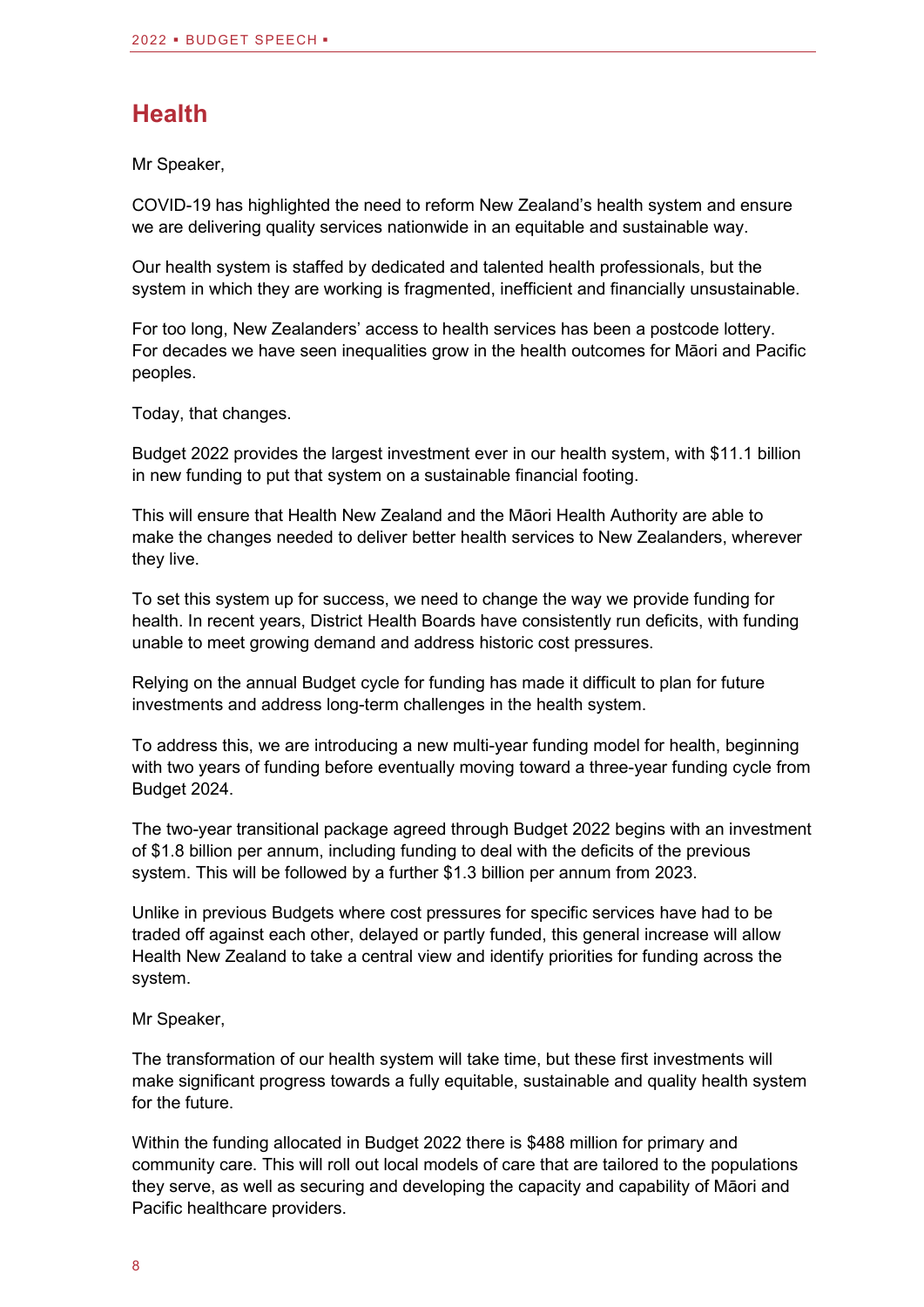The investments for Māori healthcare providers contribute to a wider package of initiatives totalling \$580 million across the health, social and justice sectors which contribute to Māori health and wellbeing, including \$166 million for Whānau Ora providers to continuing supporting more than 40,000 whānau.

Mr Speaker,

This Budget will also make the largest ever single contribution to Pharmac's Medicines Budget. We are investing \$191 million over the next two years to make more medicines and other health treatments available.

The two-year funding will align Pharmac with the new overall Health multi-year funding allocation.

Pharmac's total funding will be \$1.2 billion, which is up 43 percent since we took office in 2017.

There is significant support in Budget 2022 to secure the future for our ambulance services. \$166.1 million over four years provides funding to add 48 more ambulances and 13 other vehicles to New Zealand's road ambulance fleet and allow up to 248 more paramedics and frontline staff to be recruited.

\$90.7 million over four years will go towards New Zealand's air ambulance services. This includes the replacement of some ageing aircraft with modern fit for purpose helicopters and at least one new helicopter with additional crew.

Budget 2022 allocates \$202 million to further improve New Zealanders' access to mental health and addiction services. This Budget focuses on improving care for those who have the highest needs.

We are investing \$100 million to increase the availability of specialist mental health and addiction services and strengthen existing services in targeted areas across the country. We are also continuing to invest in two programmes that support young people's mental health: Mana Ake, which provides mental wellbeing support for primary and intermediate school-aged students, and Piki, a pilot scheme which provides integrated mental health and addiction support for young people.

We are also continuing our significant investment in hospitals and other health infrastructure with an injection of a further \$1.3 billion. This will include a further investment for the rebuild of Whangārei Hospital and the initial works to re-develop Nelson Hospital. This takes total health capital investment since Budget 2018 to more than \$6.9 billion.

In every Budget there are always smaller projects that may get lost on the day, but are very meaningful. To highlight just one example, this year we are providing \$7 million of funding for the operation of portable retinal cameras to ensure equitable access for screening premature babies to address one of the leading causes of blindness.

In total, around a third of Budget 2022 investments are for Health. This speaks to our priorities as a Government.

Our vision is for all New Zealanders – no matter where they live or who they are – to have access to high-quality health services to support the best quality of life. I am proud to say that this Budget is a significant step towards making that vision a reality.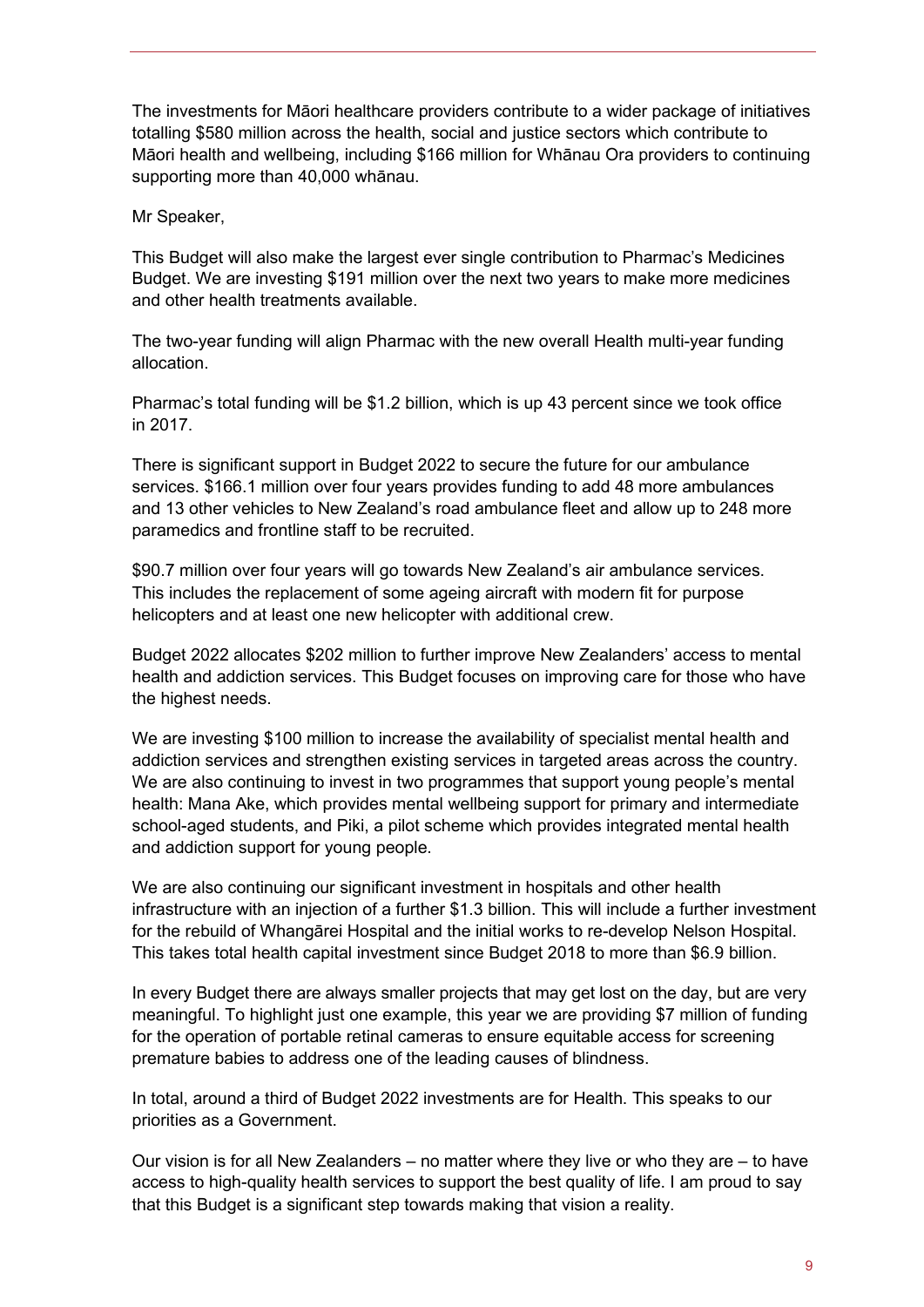#### **Keeping New Zealanders Safe from COVID-19**

Mr Speaker,

In our response to COVID-19 we went hard, and we went early, an approach that has paid huge dividends.

Key to this success was the establishment of the COVID-19 Response and Recovery Fund (CRRF). This fund has allowed us to invest in crucial response functions and targeted supports that enabled New Zealanders to weather and recover from the economic impacts of COVID-19.

As our policy response to the pandemic evolves and we adjust to living with COVID-19, our fiscal response is evolving as well.

Our COVID-19 response is increasingly part of standard public service delivery, so we no longer expect to need the funding flexibility that was essential early on.

As a result, we have closed the COVID-19 Response and Recovery Fund. We are reprioritising the remaining funding, and bringing future COVID-19 related costs within standard Budget processes.

We continue to have fiscal headroom to respond as necessary in the event of a major resurgence or new variant. We are taking a prudent approach to that possibility by setting aside \$1.2 billion so we can respond rapidly to any immediate public health needs related to COVID-19 that cannot wait until Budget 2023.

#### **Providing economic security in good times and bad**

Mr Speaker,

The uncertain and volatile global economic situation highlights the need for an economic plan that supports diversification of the New Zealand economy, creates new products and services, and increases our resilience in an uncertain world.

Our economic plan is to build a high-wage, low-emissions economy that provides economic security in good times and bad.

This Budget includes a substantial package to unleash the potential in our economy.

We are funding the on-going development of Industry Transformation Plans (ITPs). ITPs bring industry players together to increase productivity and build resilience. Budget 2022 invests:

- \$37 million for the Construction Sector Accord Transformation Plan to increase the productivity, capability and resilience of our construction sector.
- \$30 million for the Advanced Manufacturing ITP. This plan focuses on identifying existing and emerging points of comparative advantage, maximising our global brand and international connections.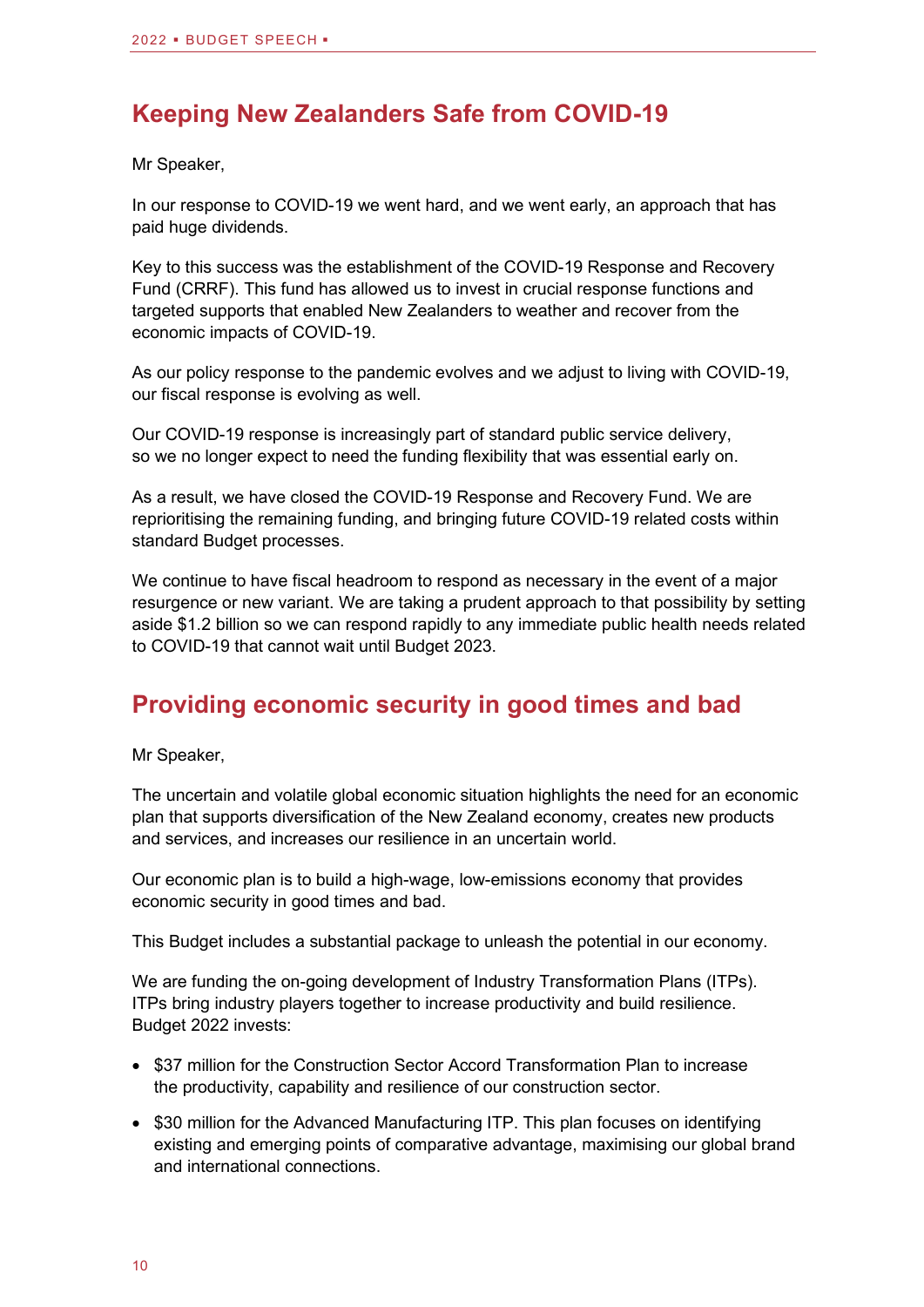- An additional \$5 million for the Agritech ITP to build the skills and practices required to transform the sector into a sustainable and competitive export industry, and
- \$20 million for the Digital ITP to grow the software-as-a-service sector and ensure that we grow the skills and talent we need to create more high-wage jobs.

The Budget also recognises the importance of helping the Tourism sector to rebuild in a sustainable way. An Innovation Programme for Tourism is being created by reprioritising funding not required from earlier emergency support. It will be designed with the sector to ensure it targets investment to where we can truly innovate and develop our tourism offering.

Mr Speaker,

Small businesses are a key component in the transition to a high-wage, low-emissions economy. We are setting aside \$100 million of capital funding for a Business Growth Fund being developed alongside New Zealand's major banks.

This will improve SMEs' access to finance, enabling them to grow, create jobs, and increase their contribution to our wider economic development.

We know that when our regions do well, all of New Zealand benefits. To help the people, businesses and industries based in the regions reach their full potential, we are fully funding the \$200 million Regional Strategic Partnership Fund to invest in local projects tailored to a region's particular needs and advantages.

To further help those in the regions we are fulfilling another manifesto commitment by investing \$60 million to improve broadband infrastructure in the worst-served areas, enabling stronger connections and greater productivity.

#### **Infrastructure**

Mr Speaker,

This Government is focused on delivering better infrastructure. This is a key component of our vision for a high-wage, low-emissions economy.

Our first 30-year New Zealand Infrastructure Strategy from Te Waihanga, the New Zealand Infrastructure Commission, shows that if we continue on the path of the past four decades, we will not be able to meet our future infrastructure needs.

Underinvestment in our crucial infrastructure is one of New Zealand's greatest long-term economic challenges. We have dedicated more than \$60 billion to infrastructure over the next five years. But this alone is not enough. We need to be smarter about the way we plan, deliver and use our infrastructure. This will mean getting more from the infrastructure we do build, reducing costs and prioritising for the greatest impact.

Te Waihanga's strategy will be a key enabler of many of our Government's priorities; tackling the housing crisis, responding to climate change, and building a more secure economy.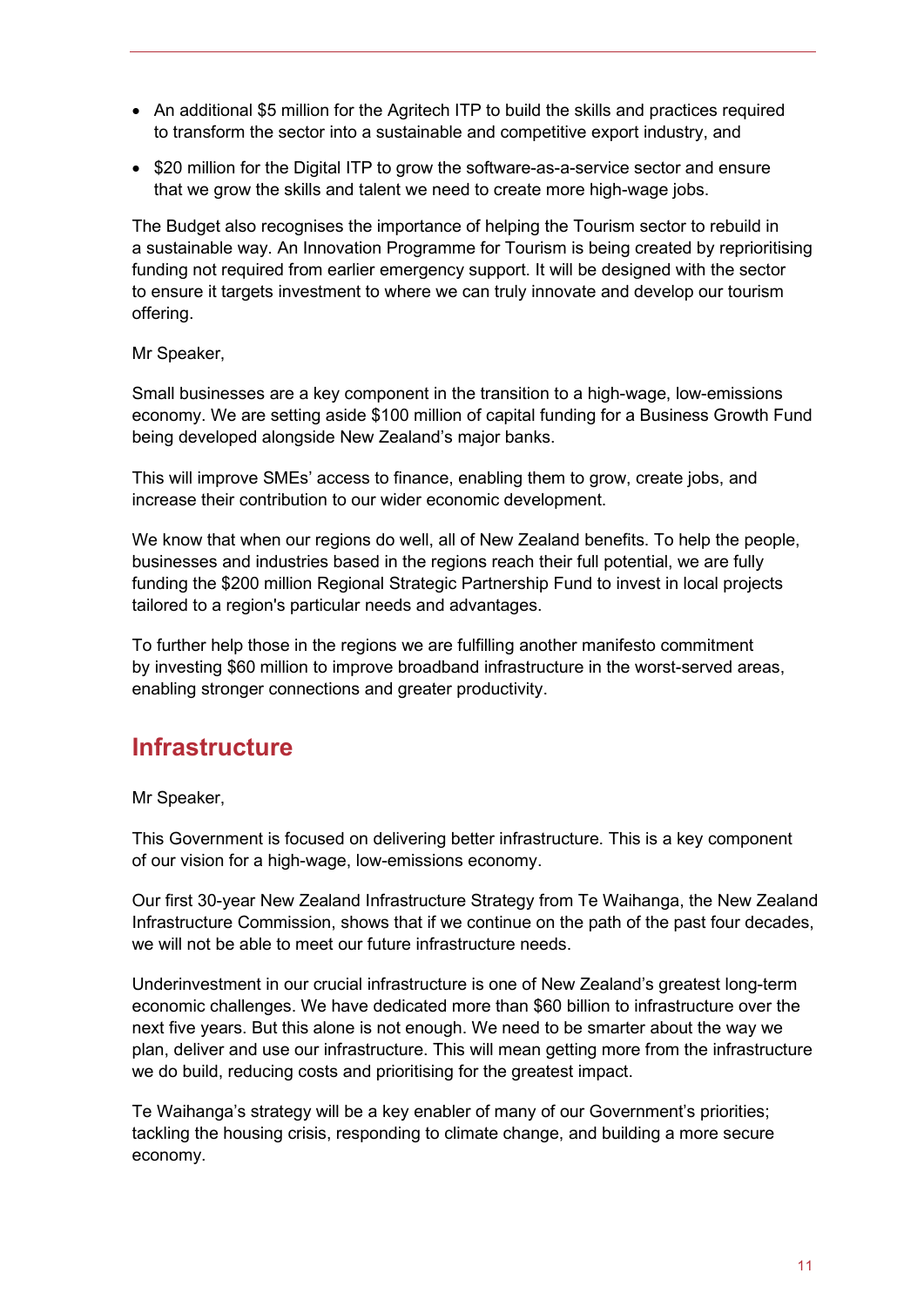#### Mr Speaker,

Budget 2022's new investments in infrastructure include \$349 million capital funding to replace and modernise our rail assets, and \$1.3 billion to upgrade our health infrastructure to support current and future demand.

In total, Budget 2022 includes \$4.7 billion of capital investments from the \$9.8 billion multi-year capital allowance.

Budget 2022 also has a strong focus on transitioning to a digital economy, improving how we deliver public services and keeping our existing digital services safe from cybersecurity risks. Key investments include:

- Setting aside funding for a new digital system for our courts, making it easier for New Zealanders to interact with the justice system
- \$220 million operating and \$100 million capital set aside for investments in health system data and digital infrastructure and capability, and
- An investment in critical satellite capability to improve the accuracy of GPS.

#### **Increasing capabilities and opportunities**

Mr Speaker,

This Government is committed to delivering quality education, training and skills development, so that all New Zealanders get the opportunities they need to live the lives they value.

The Budget 2022 package includes a total of \$2 billion in operating funding and \$855 million capital for the education system, including investments in infrastructure, new initiatives, and funding to address critical cost pressures.

The newly developed Equity Index will receive \$293 million operating and \$8 million capital funding to replace the outdated decile system and significantly increase equity funding to schools.

As part of the Government's commitment to strengthening the role of te reo Māori in our education system, Budget 2022 provides \$75 million to support providers of te reo Māori, immersion and kaupapa Māori learning throughout the education system. As demand for Māori language education grows, we are investing \$21 million operating and \$105 million capital investment to provide quality classrooms that meet the culture needs of kura.

Investing in quality education means not only investing in students, but also those who support them. Budget 2022 builds on the investment made in the past two Budgets by providing \$275 million toward progressing pay parity in our early childhood sector.

The Government's investment in supporting employment opportunities for New Zealanders has been crucial to the COVID-19 response and recovery, and has supported the record low unemployment rate. We are providing further funding for successful programmes like Mana in Mahi, which provides significant support to people furthest from the labour market to upskill and enter employment.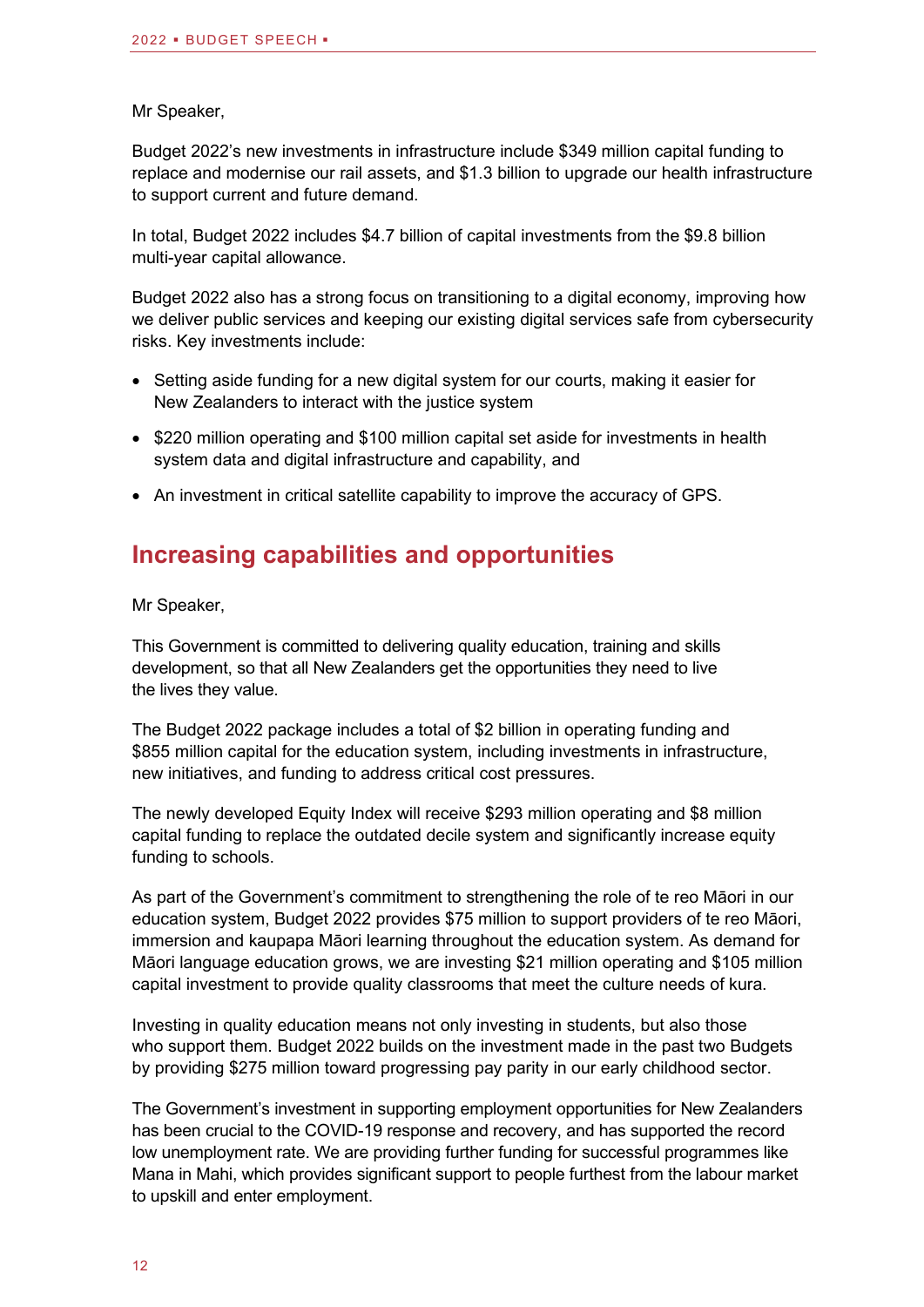We are also extending the Apprenticeship Boost Initiative, supporting firms to keep early-stage apprentices employed, bring on new apprenticeships, and strengthen the skilled workforces New Zealand needs to recover from the impacts of COVID-19. More than 190,000 Kiwis have been supported through our investments in trades training since the start of COVID, and 38,000 apprentices are expected to benefit from the extension of the Apprenticeship Boost through until the end of 2023.

Mr Speaker,

Budget 2022 also sets aside \$60 million to support progress on the continued design and implementation of the New Zealand Income Insurance Scheme. This scheme is being jointly designed with BusinessNZ and the Council of Trade Unions to better support New Zealanders who lose their jobs through no fault of their own.

The scheme will better protect workers and incomes, and also increase the availability of skilled workers. It will help communities and industries during economic shocks and transitions, contributing to a more secure economy.

There is considerable work to get the scheme up and running and it is now expected that it will be operational in 2024.

## **Supporting Māori and Pacific aspirations**

Mr Speaker,

Budget 2022 includes over \$1 billion in investments to support better Māori health, education and economic outcomes as well as stronger cultural wellbeing.

We are continuing to foster employment opportunities for Māori through the continuation of the Cadetship programme and support for Māori entities to deliver employment training through the Māori Trades and Training Fund.

We are laying foundations to support Māori economic development with \$10 million for the Te Ringa Hāpai Whenua Infrastructure Fund, which will enable owners to undertake economic, cultural, social and environmental projects on their whenua. Our continued support for the Progressive Procurement programme, with an additional \$26 million, will help to build capability for Māori businesses to effectively participate in public sector procurement processes and increase supplier diversity.

Building capability and employment opportunities is also key to our investment in Pacific peoples, with \$18 million for Pacific STEAM futures and \$8 million for delivering employment and training services through Tupu Aotearoa.

We remain committed to protecting and uplifting Māori and Pacific culture, knowledge and history. Budget 2022 supports the growth and development of the Māori media sector, and provides funding to protect mātauranga Māori and other taonga.

We are also following through on the commitment made to empower Pacific communities to tell their stories of the Dawn Raids, making progress toward reconciliation through community grants for multimedia projects, an online histories platform and creating an official historical account.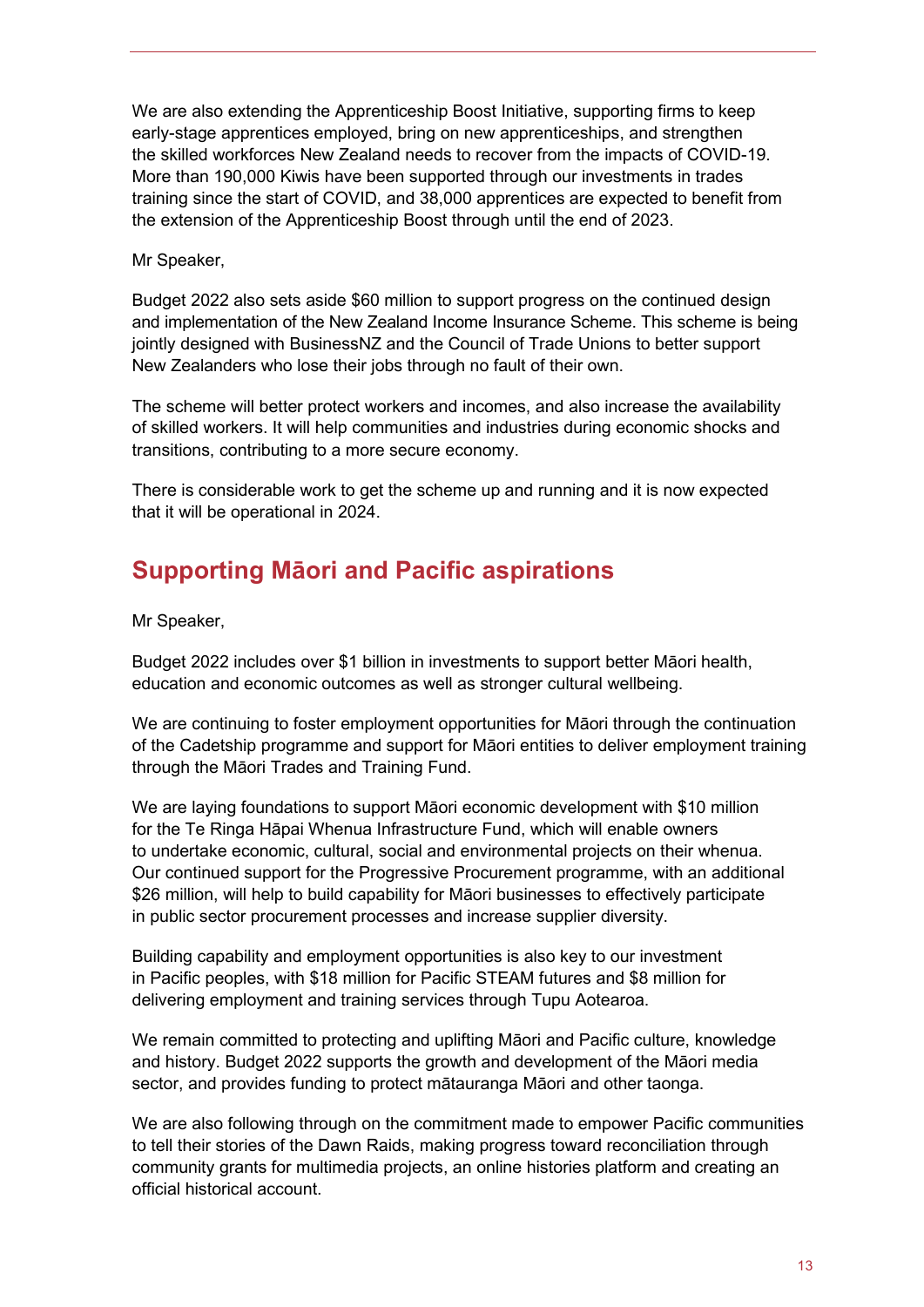## **Child Wellbeing**

Mr Speaker,

As a Government, we are committed to taking substantial action to reduce child poverty and hardship in New Zealand beyond the 66,500 children already lifted out of poverty. While our targets are ambitious, the latest figures for 2020/21 are encouraging. They show:

- rates on all nine income and material hardship measures in the Child Poverty Reduction Act are trending downwards, and
- we achieved two out of three of our first three-year targets and made significant reductions against the third target.

Through Budget 2022, we are continuing to support families through direct and indirect investments in child poverty and wellbeing.

This Budget also has a strong focus on providing more equitable access to services and improving wellbeing outcomes for New Zealanders who live with disabilities. A \$943 million package will enable disability system providers to meet demand, establish a new Ministry for Disabled People, and invest in the regional-based rollout of the Enabling Good Lives approach to Disability Support Services.

## **Housing**

Mr Speaker,

Budget 2022 also includes a \$1.5 billion investment in public, transitional and emergency housing, as part of the Government's continuing efforts to address challenges to housing access and affordability. This adds to the 9,000 extra public housing places already delivered under this Government.

This funding includes \$1 billion for public and transitional housing, \$355 million for changes to the emergency housing system, \$75 million to progress the homelessness action plan and \$221 million for the Affordable Housing Fund.

Targeted support for first-home buyers through this Budget include increases to the First Home Grant caps which will help more Kiwi families get the security of home ownership, as prices become more sustainable against the backdrop of record house-building in this country.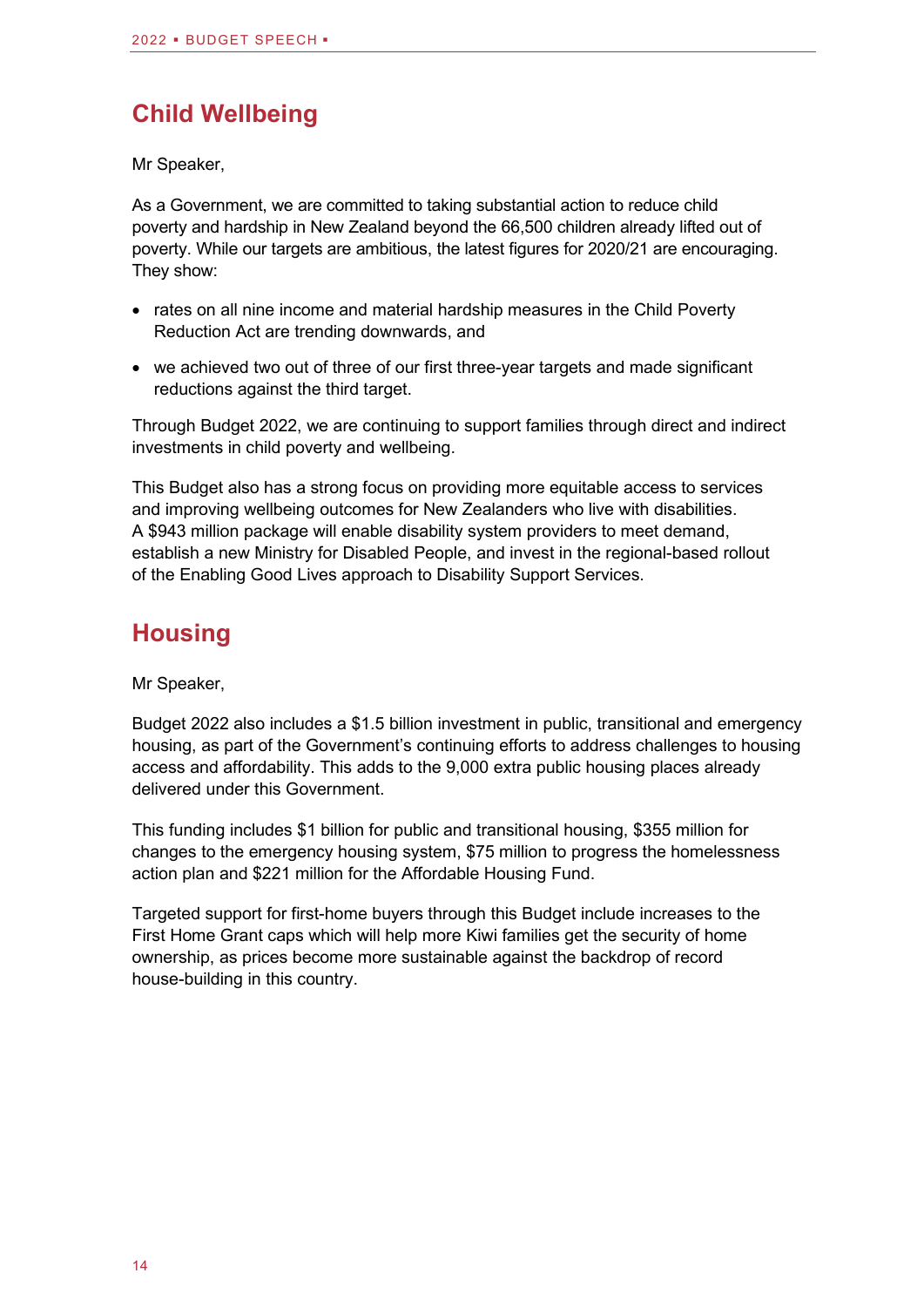#### **Moving towards new approaches to public finance**

Mr Speaker,

Budget 2022 continues to embed a Wellbeing approach into the Budget process and the wider public finance system.

The innovations introduced as part of Budget 2022 will allow us to better address complex, multi-generational challenges and facilitate longer-term investment.

These changes include a multi-year funding cycle for health services and establishing the enduring, multi-year Climate Emergency Response Fund, as well as a pilot of two clusters of agencies in the justice and natural resources sectors.

Key to all these innovations is a focus on driving delivery and value for money.

The clusters help break down silos between agencies and also help Ministers to collectively make trade-offs across related areas. Three years of funding gives agencies the certainty to plan ahead with a focus on achieving longer-term outcomes, and managing cost fluctuations.

Ministers and agencies have worked together to develop a funding package based on four priorities for a more effective overall justice system.

Key Justice Cluster investments include:

- \$46 million to develop a cross-sector model to guide future investment in services for victims, and increasing the uptake of financial grants under the Victims Assistance Scheme.
- \$190 million to maintain and strengthen legal aid to ensure access to justice for people who cannot afford a lawyer.

Budget 2022 also invests in solutions to prevent harm from crime in communities and improve the safety of our frontline workers. This includes \$92 million of total operating and \$2 million capital funding for effective implementation of the Government's end-to-end strategy to prevent harm from serious and organised crime in New Zealand.

Reforming the resource management system to deliver better outcomes for our natural and urban environments is a priority for this Government. This is a key focus of the Natural Resources cluster, with \$179 million to support the successful implementation of these reforms.

Other key Natural Resources investments include:

- \$118 million total operating and \$5 million capital funding for a permanent network of advisory services to support more sustainable and productive use of rural land, and
- \$40 million total operating to progress Industry Transformation Plans for our primary industries, including the Fisheries, Forestry and Food and Beverage sectors.